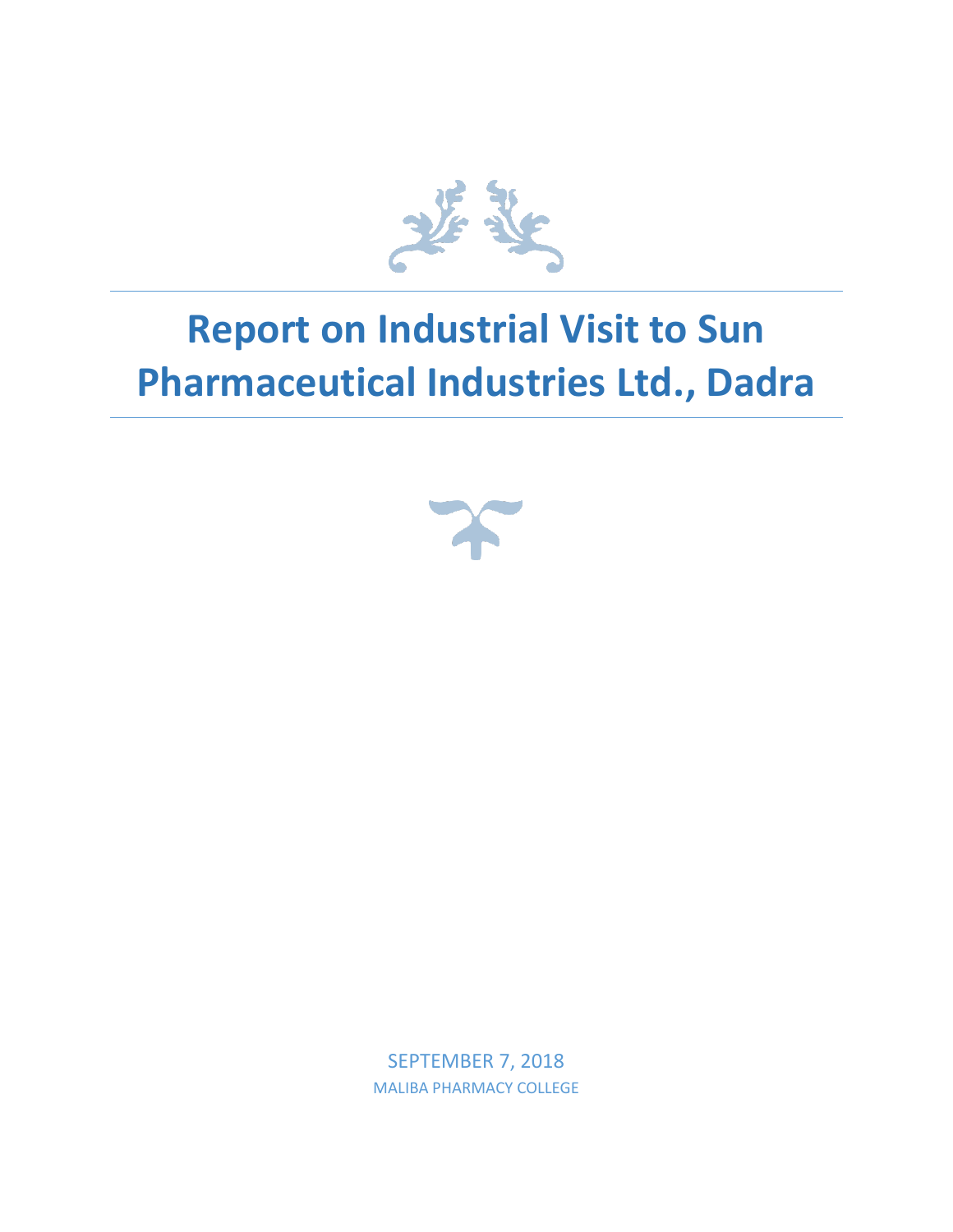## **Report on Industrial Visit to Sun Pharmaceutical Industries Ltd., Dadra**

| Date of visit              | September 6, 2018                                                     |
|----------------------------|-----------------------------------------------------------------------|
| Place of visit             | Sun Pharmaceutical Industries Limited, Dadra                          |
| Coordinators from college  | Mr. Praful Dedhiya, Dr. Furgan Maulvi, Dr. Vilas Surana, Dr. Shrikant |
|                            | Joshi, Dr. Sandesh Lodha, Mr. Samresh Pal Roy, Dr. Nidhi Kher         |
| Approved by                | Dr. Shailesh A. Shah, Principal                                       |
| Participating students     | Fourteen students of Third sem M.Pharm                                |
|                            | <b>Pharmaceutical Quality Assurance and Pharmacology</b>              |
| Accompanying faculty       | Dr. Vilas Surana                                                      |
| members                    | Mr. Praful Dedhiya                                                    |
| Coordinators from industry | Mr. Mukesh Patel, Plant Head                                          |
|                            | (Email: mukesh.patel@sunpharma.com)                                   |
|                            | Mr. Harshad Patel, General Manager, Human Resources                   |
|                            | (Contact no. 9879560665, Email: HarshadA.Patel@sunpharma.com)         |
|                            | Mr. Dhaval Jani, Production Head                                      |
|                            | Mr. Pratik Chhaparwal, Senior Executive, MSTG                         |

The Educational visit to Sun Pharmaceutical Industries Limited, Dadra was organized by Maliba Pharmacy College on  $6<sup>th</sup>$  Sep 2018. All in all there were 14 students of final year M.Pharm who actively participated in the visit which was successfully coordinated by Dr. Vilas Surana and Mr. Praful Dedhiya. We started our journey at 6:15 AM from Bardoli and reached our destination at 9:40 AM. A brief introduction about industry was given by Mr. Dhaval Jani. Firstly we were taken to gowning room separate for male and female and provided with gowns and caps, several posters were there instructing proper gowning procedure. The first department that we visited was raw material and packaging material warehousing area where we got to learn how the raw and packaging materials are stored and labeled and we have seen different types of labels with different colors fixed on containers indicating its batch number, lot number, issue date, expiration date, retest date, and storage conditions. They were using in-house software for digital data maintenance. We were also informed about SAB system which they are going to use in future for warehousing data maintenance. Then we were taken to dispensing area where we got to know about the procedure for dispensing of raw and packaging material according to given MRO (material request order) provided by production area. The next area we visited was washing area where different equipment were washed according to developed cleaning procedure, we were informed about cleaning and validation procedures. After that we visited granulation area where we saw different granulation equipment such as rapid mixer granulator,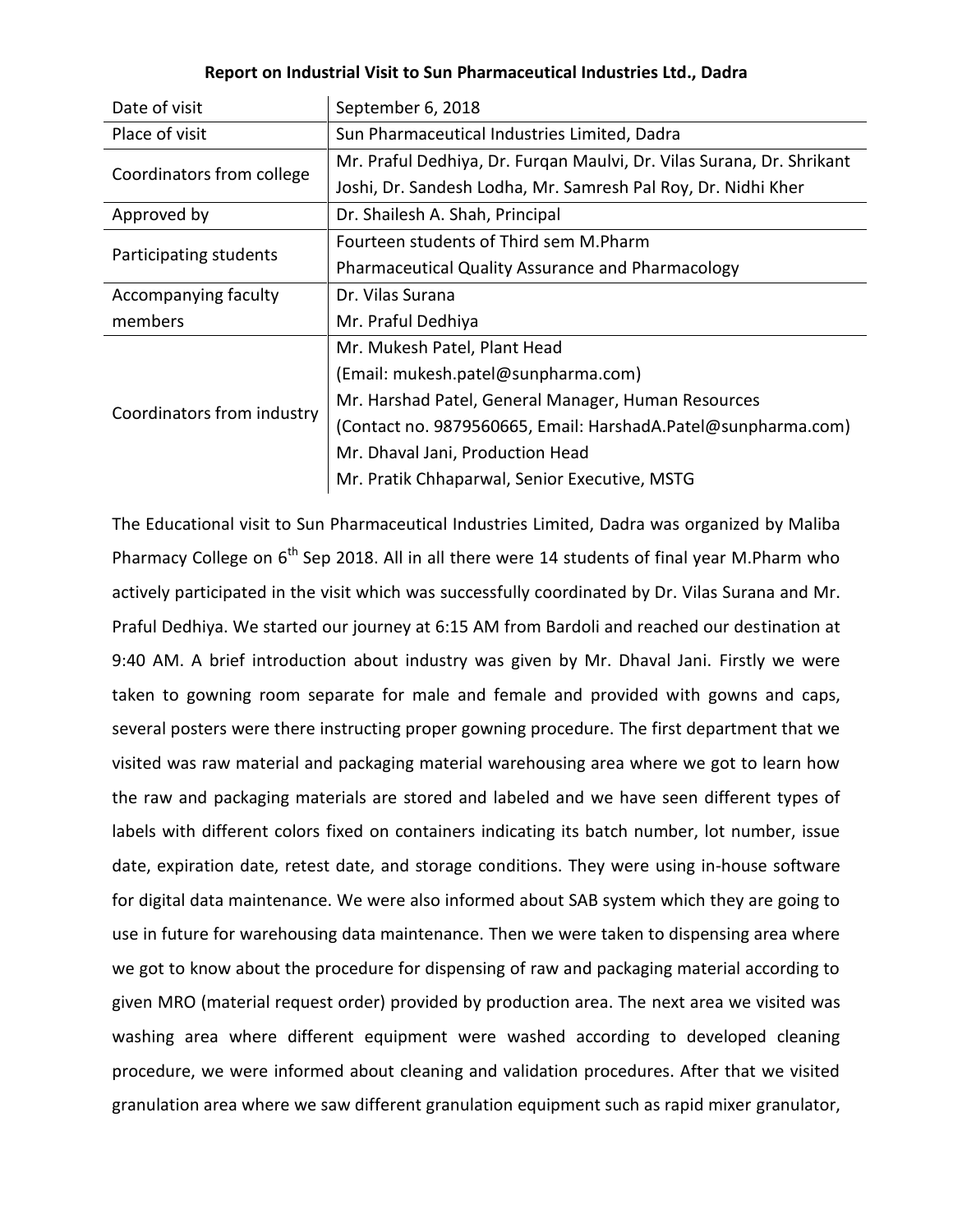fluidized bed drier. Furthermore, we were also informed about different steps used during granulation such as shifting, sizing, drying etc. Different types of granulation process were used like wet granulation and dry granulation. Meanwhile we got to know about how the sampling have been carried out for IPQC test and what different kind of analysis techniques they were using. After visiting granulation area we moved towards compression area, where we saw compression machine where he explained about different parts of compression machine like stations, tooling, hoppers, and feeders. He also explained about different defects of tablets due to compression variation and its remedies and whole procedure for compression was explained in detail. The next area was capsule filling area where we got to know about different types of filings like powder, granules, pellets, and mini tablets that are being filled in capsule shell, the next step explained after filling was polishing. After filling area we have seen the coating area where he explained that coating is the most crucial step in tablet manufacturing two coating equipment. He gave us details about fluid bed equipment used for the coating of pellets and granules. He shared an incident regarding the tablet coating defect that leads to a great loss. The whole coating principle was described in detail. Then we head towards packaging area, the whole packaging area was divided into two parts like primary packaging area and secondary packaging area in primary packaging area different packaging systems were there like blister packaging and bottle packaging, the bottle packaging was in process so we informed about the procedure in detail, we learnt about how the packaging material is selected and tested for its appropriateness and in accordance with the foreign market requirement for the packaging and labelling. In blister packaging area the process used for blistering was semi-automated. Brief information was given about the secondary packaging of the tablets and capsules. Finally we gather in the conference room where the HR head Mr. Harshad Patel gave us the overview about different plants of Sun Pharma and their growth, achievements and cultural activities. After that the plant head Mr. Mukesh Patel was felicitated by our professors Dr. Vilas Surana and Mr. Praful Dedhiya with floral bouquet and sweets. Lastly, we ended the visit by clicking a group photograph at 2:15 PM and we moved out of the plant.